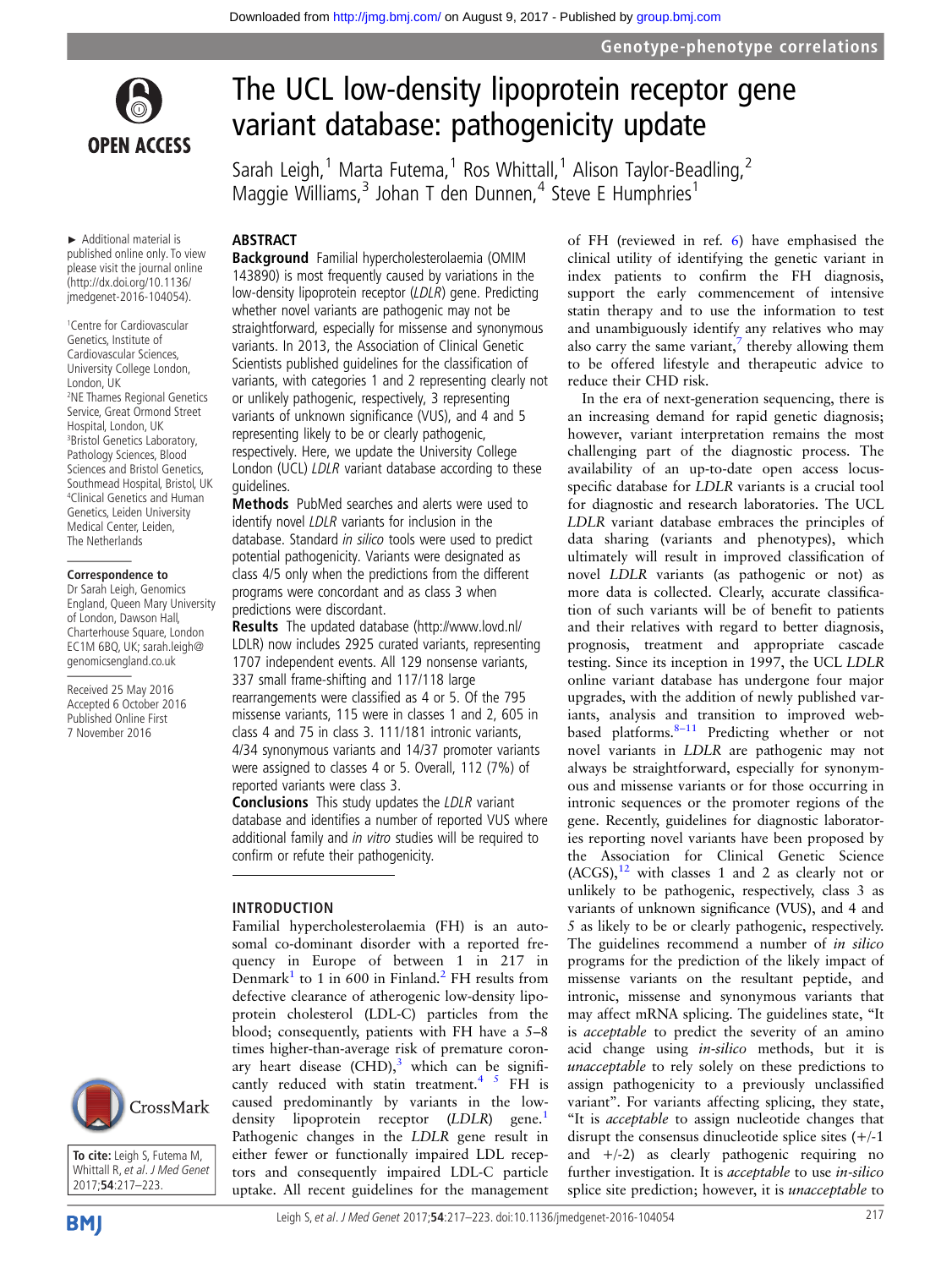base an unequivocal clinical interpretation solely on this line of evidence". Therefore, in vitro studies or ex vivo examination of RNA is required to look for the presence of abnormal splice products. Here, we update the UCL LDLR variant database with the addition of variants in the literature since 2012 and classification of all variants according to the ACGS guidelines. This should provide a standardised set of data regarding the pathogenicity of reported LDLR gene variants that have been identified in subjects with the clinical phenotype of FH. We believe that this will be of value to diagnostic laboratories and to physicians requesting DNA tests of index cases with FH.

# MATERIALS AND METHODS

## Identification of LDLR variants

Newly reported variants were identified in the literature using the term 'familial hypercholesterolemia mutation' for PubMed searches and alerts. The nomenclature of variants was checked with Mutalzyer (<https://mutalyzer.nl>) $^{13}$  $^{13}$  $^{13}$  to ensure that it adhered to Human Genome Variation Society recommendations [\(http://](http://www.hgvs.org/mutnomen/) [www.hgvs.org/mutnomen/](http://www.hgvs.org/mutnomen/) $\lambda$ <sup>[14](#page-5-0)</sup> In a number of cases, the nomenclature of the variants has been changed due to updated recommendations (eg, single base pair insertions now being described as duplications where one of the adjacent bases is the same as the inserted base and large rearrangements where formerly unknown breakpoints were described, eg, as follows: c.67+1? 941-1?del are now described as  $c.(67+168-1)$  (940 +1\_941-1)del). Nomenclature changes have also been made to correct inaccuracies in the literature in consultation with the originating authors wherever possible. All variants are described with respect to the reference sequences: LDLR LRG 274, based on NG\_009060.1 with LRG\_274t1 based on NM\_000527.4. Variants were submitted to and made available through an LOVD-powered gene variant database $15$  that can be accessed via <http://www.lovd.nl/LDLR> .

## In silico prediction of variant pathogenicity

Nonsense substitutions, frame-shifting small and large rearrangements were not subjected to in silico analyses as they are accepted to be pathogenic (classes 4 and 5). The predicted effects of missense variants on LDLR function were assessed using the following open access software packages: (a) PolyPhen2 (HumDiv and HumVar) ([http://genetics.bwh.harvard.](http://genetics.bwh.harvard.edu/pph2/index.shtml) [edu/pph2/index.shtml](http://genetics.bwh.harvard.edu/pph2/index.shtml)),<sup>[16](#page-5-0)</sup> (b) SIFT (Sorting Intolerant From Tolerant) (http://sift.jcvi.org/www/SIFT seq\_submit2.html), $^{17}$ Refined SIFT (http://sift.jcvi.org/www/SIFT aligned seqs [submit.html](http://sift.jcvi.org/www/SIFT_aligned_seqs_submit.html))<sup>[10](#page-5-0)</sup> (for LDLR amino acid sequences used, see online [supplementary table S1;](http://dx.doi.org/10.1136/jmedgenet-2016-104054) for results of Refined SIFT analysis, see online [supplementary table S2\)](http://dx.doi.org/10.1136/jmedgenet-2016-104054) and (c) Mutation Taster ([http://www.mutationtaster.org\)](http://www.mutationtaster.org).[18](#page-5-0)

The effects of intronic and some synonymous variants on gene splicing were assessed using Berkeley Drosophila Genome Project, Splice Site Prediction by Neural Network, with the minimum scores for  $5'$  and  $3'$  splice sites set at 0.01 [\(http://](http://www.fruitfly.org/seq_tools/splice.html)) www.fruitfl[y.org/seq\\_tools/splice.html\)](http://www.fruitfly.org/seq_tools/splice.html))[19](#page-5-0) and SplicePort [\(http://](http://spliceport.cbcb.umd.edu/) [spliceport.cbcb.umd.edu/\)](http://spliceport.cbcb.umd.edu/).<sup>[20](#page-5-0)</sup> Both programs give predictive scores for splice acceptor and donor sequences for wild-type and variant sequences. The pathogenic impact of LDLR variants in the promoter and  $5'$  untranslated region of the gene have recently been published. $21$  Where appropriate, structural conservation scores have been given to variants (see online supplementary table  $S3$ ).<sup>11</sup>

Pathogenicity class was assigned to each variant according to the ACGS guidelines as follows: all nonsense substitutions and frame-shifting variants were assigned to classes 4 or 5 (likely to

be or clearly pathogenic) as were exon-deleting large rearrangements. Intronic variants affecting residues  $\pm 1$  or 2 from intron/ exon boundaries were assigned to class 4 (or 5 where in vitro evidence revealed frame-shifting splicing events). Pathogenicity scores were assigned to the remaining variants by taking into account information available in the literature including family segregation, *in vitro* studies and an overall assessment of the predictions from in silico analyses. Furthermore, the reported frequency of variants in large population studies such as the 1000 Genomes $^{22}$  and Exome Aggregation Consortium (ExAC)  $database<sup>23</sup>$  $database<sup>23</sup>$  $database<sup>23</sup>$  was also taken into account, such that a minor allele frequency (MAF)  $> 0.0002$  was considered to be suggestive of a non-pathogenic variant as this is the frequency of the most common single FH-causing variant, the p.R3527Q located in APOB.<sup>[24](#page-5-0)</sup> For missense variants with no supporting evidence from the literature, variants with three or more consistent in silico predictions were assigned as either class 4 (likely to be pathogenic) or 2 (unlikely to be pathogenic) and those with inconsistent in silico predictions were assigned as class 3 (VUS).

### RESULTS

A total of 2925 variants, representing 1707 unique events, have now been added to the UCL LDLR variant database on the LOVD3 platform [\(http://www.lovd.nl/LDLR](http://www.lovd.nl/LDLR)). The number of unique events reported on the database homepage differs from 1707 as the compiling software assumes that large rearrangements involving the same exons are identical, whereas they may well have different breakpoints as defined by the differing sizes of the fragments deleted or duplicated. For the purpose of analysis, the variants were subdivided into the following categories: promoter  $(n=37)$ , intronic  $(n=181)$ , synonymous substitutions (n=34), nonsense substitutions (n=129), missense substitutions (n=795), large rearrangements ( $>$ 100 bp) (n=118), small frameshifting rearrangements (<100 bp) (n=337) and small non-frame-shifting rearrangements (<100 bp) (n=76). A summary of pathogenicity classifications for each variant category is shown in figure 1. Overall, 81% of variants were classified as pathogenic (n=800 class 4 and n=585 class 5) and 12% as nonpathogenic ( $n=26$  class 1 and  $n=184$  class 2), with 7% ( $n=112$ ) being classed as VUSs.

All nonsense substitutions (1 class 4, 128 class 5), small frame-shifting rearrangements (3 class 4, 334 class 5) and 117/ 118 large rearrangements (22 class 4, 95 class 5) were considered to be pathogenic according to the criteria set out in the



Figure 1 A summary of pathogenicity classifications for each variant category. The percentage of variants in each of the outlined categories according to their pathogenicity classification is shown. fs, frame-shifting; LDLR, low-density lipoprotein receptor; lrg, large; smll, small.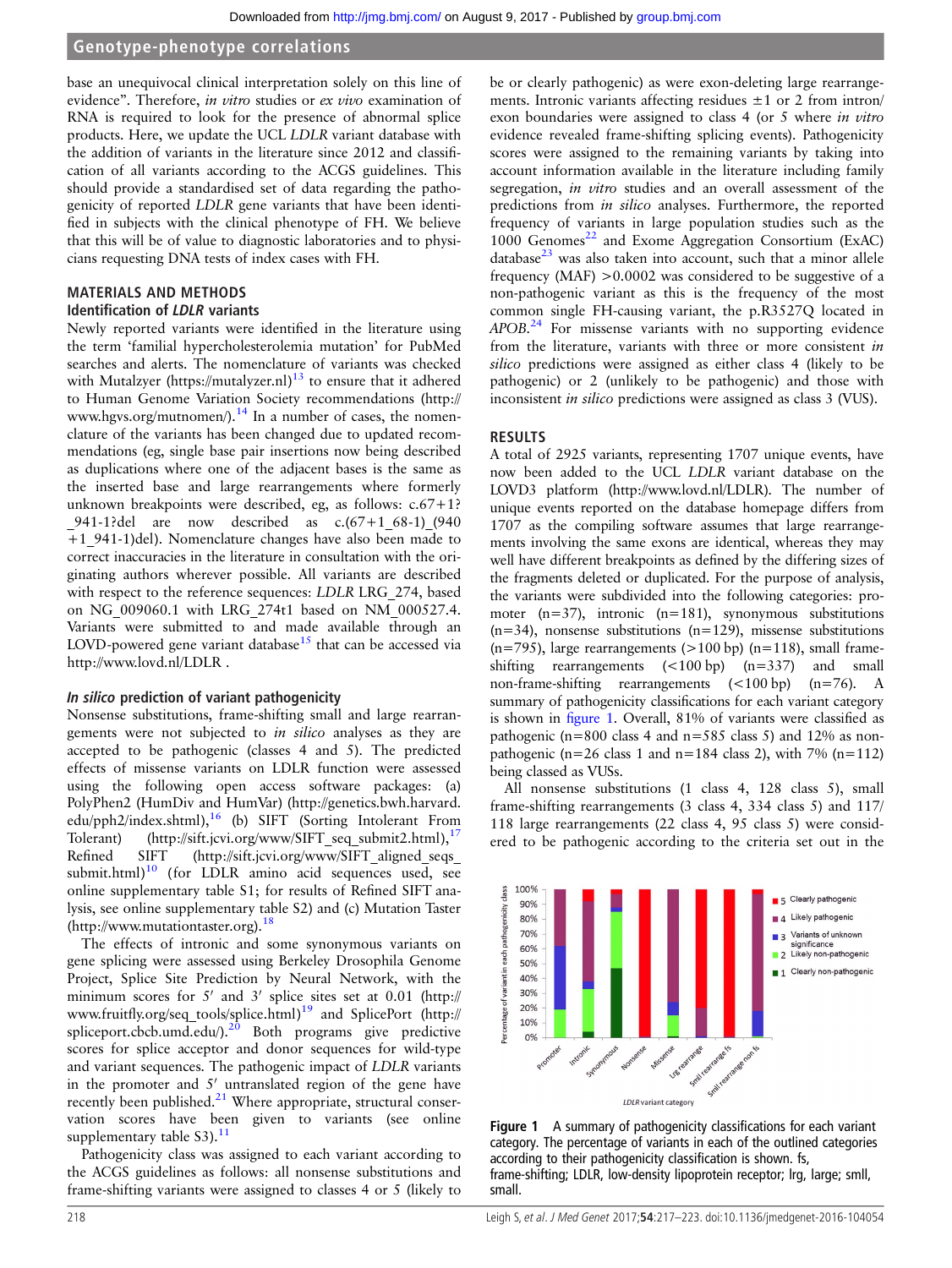ACGS guidelines.[12](#page-5-0) One large rearrangement was classified as a VUS as it was an in-frame duplication of exons 16–18, which may or may not impact on the correct transcription of the LDLR gene.

Missense substitutions represent the largest category of variants in the database (n=795), of which 605 (76%) were classified as likely pathogenic (class 4), 115 (15%) as clearly not or probably not pathogenic (classes 1 and 2) and 75 (9%) as VUSs. In vitro functional analysis was only available for 73 (9%) missense variants, and so the majority of the pathogenicity classifications were made using in silico predictions. In an attempt to gauge the reliability of the in silico tools used in this study, pathogenicity classifications based on in vitro functional studies and in silico predictions were compared where possible. The results were in agreement for 63/73 (86%) of the variants, and those with discordant results are shown in [table 1](#page-3-0). Since the functional studies provide the more reliable evidence, we have assigned these variants to the categories suggested by the in vitro and not the in silico data.

From the total of 181 intronic variants, the 98 involving bases at positions  $\pm 1$  or 2 from intron/exon boundaries were considered to be pathogenic. Seventeen of these were classed as clearly pathogenic (class 5) as in vitro evidence was available from the literature that demonstrated the disruption of normal mRNA splicing. In vitro functional analysis was available for 15 of the variants that involved bases beyond  $\pm 2$  in the intron; as a result, 13 were classified as pathogenic (8 class 4, 5 class 5) ([table 2\)](#page-4-0). Of the remaining 70 intronic variants 11 were classified as class 3 as in silico predictions suggested that they would disrupt normal splicing, but no *in vitro* evidence was available.

Only two of the in-frame small rearrangements (c.887\_889delinsAGC, c.1659\_1661delinsATACTTTCA) were classified as clearly pathogenic as both resulted in the creation of in-frame termination codons. Of the remaining 74 variants in this category, 60 were assigned to class 4 and 13 to class 3 (VUS). Variant c.1120\_1121delinsTC was assigned to class 2 because the resultant amino acid change, p.(Gly374Ser), was predicted to be benign according to in silico analysis.

Although the majority (85%) of synonymous substitutions were predicted to be benign (16 class 1, 13 class 2), four were considered to be pathogenic. In silico analyses predicted that c.621C>T, p.(Gly207=), c.1216C>A, p.(Arg406=) and c.1813C $\geq$ T, p.(Leu605=), would create cryptic splice sites with higher affinities than the wild-type sites, and furthermore, in vitro evidence was available to support the predictions for these variants.<sup>43</sup> <sup>44</sup> The variant c.1845G>A, p.(Glu615=), which alters the last base of exon 12, was predicted to destroy the exon 12 splice donor site, although because no in vitro analysis was available for this variant it has been classified as class 4.

As mentioned previously, across the database 112 variants (7% of the total) were classified as VUSs (class 3). With the exception of nonsense and frame-shifting small rearrangements, these variants occur in all other variant categories, 43% (n=16) of variants in the promoter region were class 3, as were  $17\%$  (n=13) of small non-frame-shifting rearrangements,  $9\%$  (n=75) of missense and 4% (n=8) intronic variants. Finally, only one synonymous and one large rearrangement were assigned to class 3.

#### **Discussion**

The ACGS practice guidelines for the evaluation of pathogen-icity<sup>[12](#page-5-0)</sup> designate variants as classes 1 and 2 as clearly not or unlikely to be pathogenic, respectively, 3 as a VUS, and 4 or 5 as likely to be or clearly pathogenic, respectively. In general, we have adhered to these guidelines, but for FH there is such a

strong *a priori* probability that an FH-causing variant will be found in the LDLR gene that we believe less stringent proof of functionality is reasonable. In particular, we believe that showing a novel variant with 'likely pathogenic' in silico predictions may be reported as class 4 if it is present in several unrelated patients with FH and is absent or at very low frequency (<MAF=0.0002) in sequence databases such as the 1000 Genomes<sup>22</sup> and ExAC database ([http://exac.broadinstitute.org/\)](http://exac.broadinstitute.org/). The finding in this study that *in silico* predictions matched the in vitro evidence in 63/73 (86%) missense variants lends support to this view.

Of the variants where the results were not in agreement ([table 1](#page-3-0)), five class 2 and three class 3 variants by in silico analyses were shown to be class 4 by in vitro functional studies. The variant c.226G>T, p.(Gly76Trp), resulted in strong pathogenic predictions from PolyPhen2, both SIFT analyses and Mutation Taster, and it might be expected that replacement of the highly conserved small glycine amino acid at position 76 with the larger tryptophan would be detrimental. However, this variant was reported in non-FH family members and displayed normal levels of LDLR expression, LDL-binding and internalisa-tion.<sup>[26](#page-5-0)</sup> <sup>45</sup> Similarly, c.769C>T, p.(Arg257Trp) (rs200990725), was found in non-FH samples (4 heterozygotes (Htz) in 1000 Genomes and 9 Htz in the ExAC) databases, and although the in silico analyses supported a pathogenic prediction, in vitro analysis revealed that there was no adverse effect on function.<sup>[29](#page-6-0)</sup> The two variants c.2389G>A and c.2389G>T, which both result in p.(Val797Met), were predicted to be probably not pathogenic by *in silico* analyses; however, *in vitro* studies show that both variants disrupt normal mRNA splicing as they affect the last nucleotide of exon  $16^{33}$  34 and so were deemed to be class 4. Thus, extra caution must be used with in silico analysis of variants close to intron/exon boundaries as predictions for in silico tools such as PolyPhen2 and SIFT are based on the effects of amino acid changes on the mature peptide rather than differences that the variant DNA may have on normal mRNA processing, and so such variants should also be analysed with the splice predicting programs also. Likewise, three synonymous variants (c.621C>T, p.(Gly207=), c.1216C>A, p.(Arg406=), c.1813C>T, p.(Leu605=)) were shown to disrupt normal splicing by both in silico and in vitro analyses and c.1845G>A, p.(Glu615=) was predicted to do so by *in silico* analysis alone as it affected the last residue in exon 12 (no in vitro evidence is available for this variant at present). Although the majority of synonymous variants will not be pathogenic, closer examination of their impact is justified if they have not been reported in non-FH subjects, if they are present in unrelated patients with FH and if segregation with FH has been demonstrated.

As mentioned previously, it is generally accepted that intronic variants affecting bases  $\pm 1$  and 2 from the intron/exon boundary will be pathogenic as these residues are highly conserved. $46$ The updated UCL LDLR database currently lists 98 such variants of which in vitro evidence was available for 17. The potential significance of variants beyond the immediate intron/exon boundary was examined for those variants with accompanying in vitro data [\(table 2\)](#page-4-0). Also, 11 variants within the first 12 bases of the intron/exon boundaries were found to be pathogenic by either inactivating the wild-type splice site resulting in exon skipping or by the creation of novel splice sites that were used preferentially. Furthermore, in vitro studies revealed that c.1359-31\_1359-23delinsCGGCT resulted in the removal of the invariant adenine at the consensus splicing branch site in intron 9, causing retention of intron 9 and use of cryptic splice sites in exon  $10<sup>39</sup>$  and c.2140+86C>G resulted in the creation and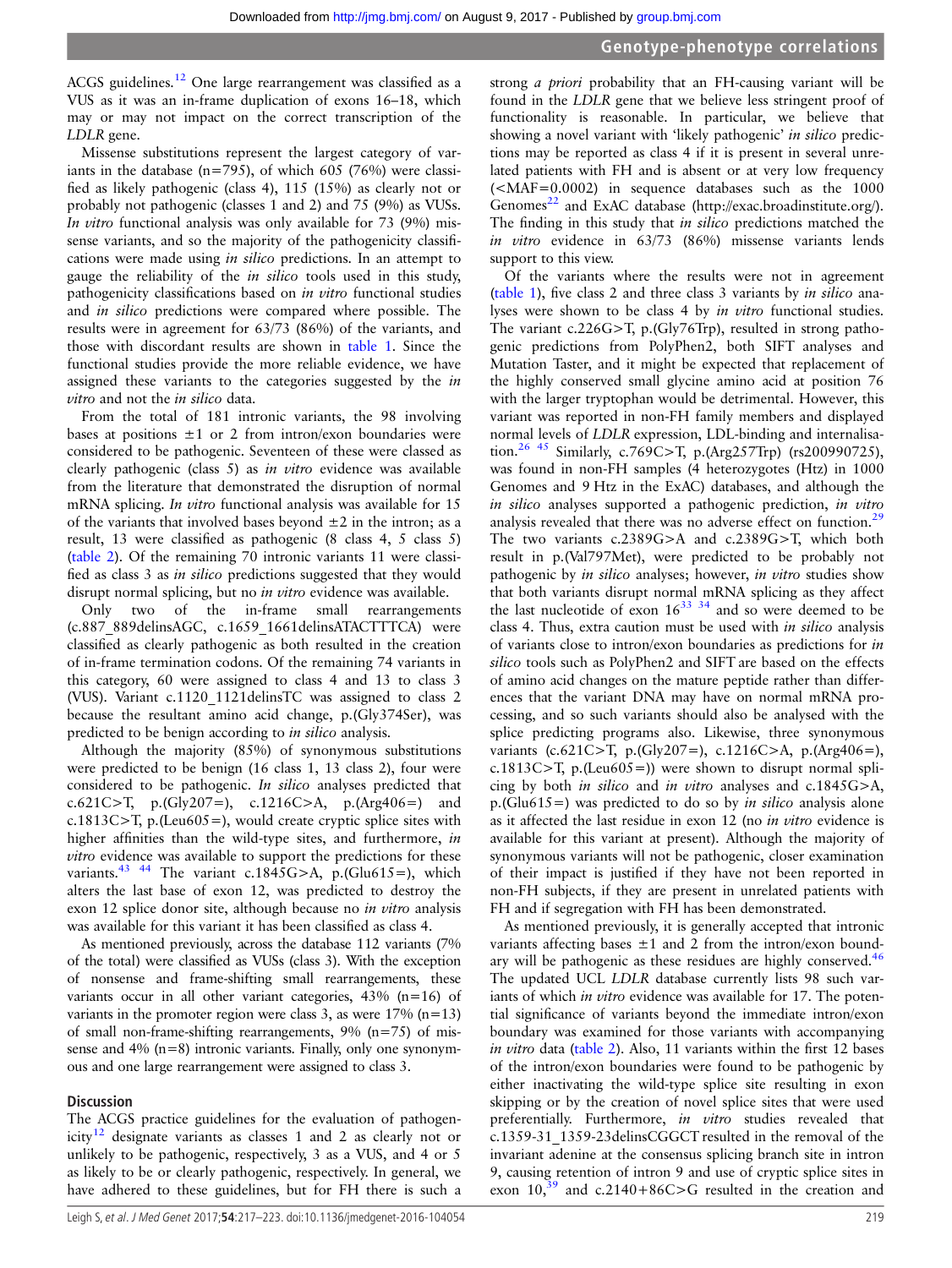<span id="page-3-0"></span>

|             |                         |                        |                  | Table 1 Low-density lipoprotein receptor (LDLR) missense variants with |                                |                           | discordant in silico and in vitro functional studies |                                                                                                                                                                                                  |                                                  |                                                                                                                                                       |
|-------------|-------------------------|------------------------|------------------|------------------------------------------------------------------------|--------------------------------|---------------------------|------------------------------------------------------|--------------------------------------------------------------------------------------------------------------------------------------------------------------------------------------------------|--------------------------------------------------|-------------------------------------------------------------------------------------------------------------------------------------------------------|
| ŠМ          | Peptide                 | Refined<br><b>TEIS</b> | <b>TEIS</b>      | 2<br>PolyPhen<br>HumDiv                                                | 2<br>PolyPhen<br><b>HumVar</b> | Mutation<br>taster        | conservation<br>Structural                           | (ACGS classification)<br>In silico prediction                                                                                                                                                    | In vitro classification<br>(ACGS classification) | In vitro evidence (LDLR defect classification) <sup>25</sup>                                                                                          |
| C.226G > T  | p.(Gly76Trp)            | tolerated<br>Not       | tolerated<br>Not | damaging,<br>Probably                                                  | damaging, 1<br>Probably        | <b>Disease</b><br>causing | 0.922                                                | Likely to be<br>pathogenic <sup>4</sup>                                                                                                                                                          | Probably not<br>pathogenic <sup>2</sup>          | Nomal LDLR expression, LDL-binding and<br>internalisation <sup>26</sup>                                                                               |
| c.344G > A  | p.(Arg115His)           | tolerated<br>Not       | <b>Tolerated</b> | Benign, 0.157                                                          | Benign, 0.128                  | <b>Disease</b><br>causing | 0.54                                                 | $W15^3$                                                                                                                                                                                          | pathogenic <sup>4</sup><br>Likely to be          | 36% reduced LDL binding and internalisation (class<br>Retained in ER, 36% reduced LDLR on cell surface,<br>$2^{27}$                                   |
| c.768C > G  | p.(Asp256Glu)           | tolerated<br>Not       | tolerated<br>Not | Benign, 0.388                                                          | Benign, 0.329                  | <b>Disease</b><br>causing | 0.721                                                | $W15^3$                                                                                                                                                                                          | pathogenic <sup>4</sup><br>Likely to be          | 50-70% reduced LDL binding and internalisation,<br>co-segregated with FH in large family $(dass 3)^{28}$                                              |
| C.769C > T  | p.(Arg257Trp)           | tolerated<br>Not       | tolerated<br>Not | damaging,<br>Probably<br>0.993                                         | damaging,<br>Probably<br>0.916 | Polymorphism              | 0.568                                                | Likely to be<br>pathogenic <sup>4</sup>                                                                                                                                                          | Probably not<br>pathogenic <sup>2</sup>          | Nomal LDLR expression, LDL-binding and<br>internalisation <sup>29</sup>                                                                               |
| 0.895G > A  | p.(Ala299Thr) Tolerated |                        | Tolerated        | Benign, 0.192                                                          | Benign, 0.068                  | Polymorphism              | 0.28                                                 | Probably not<br>pathogenic <sup>2</sup>                                                                                                                                                          | pathogenic <sup>4</sup><br>Likely to be          | 50% reduced LDL binding and internalisation<br>(class 3) <sup>30</sup>                                                                                |
| c.1285G > C | p.(Val429Leu)           | Tolerated              | Tolerated        | Benign, 0.307                                                          | Benign, 0.225                  | <b>Disease</b><br>causing | 0.672                                                | Probably not<br>pathogenic <sup>2</sup>                                                                                                                                                          | pathogenic <sup>4</sup><br>Likely to be          | Retained in ER, 75% reduced LDLR on cell surface,<br>>80% reduced LDL binding and internalisation<br>$(c \text{lass } 2)^{31}$                        |
| c.1361C > A | p.(Thr454Asn) Tolerated |                        | tolerated<br>Not | damaging,<br>Possibly<br>0.475                                         | damaging,<br>Possibly<br>0.738 | Polymorphism              | 0.711                                                | W <sup>3</sup>                                                                                                                                                                                   | pathogenic <sup>4</sup><br>Likely to be          | Nomal LDLR expression, 40% reduced LDLR on<br>cell surface, 36%, reduced LDL binding and<br>internalisation. Recycling defect (class 5) <sup>32</sup> |
| c.1942T > C | p.(Ser648Pro)           | Tolerated              | Tolerated        | Benign, 0.12                                                           | Benign, 0.083                  | Polymorphism              | 0.537                                                | Probably not<br>pathogenic <sup>2</sup>                                                                                                                                                          | pathogenic <sup>4</sup><br>Likely to be          | Retained in ER, 80% reduced LDLR on cell surface,<br>75% reduced LDL binding and internalisation<br>$(class 2)^{31}$                                  |
| c.2389G > A | p.(Val797Met)           | tolerated<br>Not       | Tolerated        | Benign, 0.448                                                          | Benign, 0.085                  | <b>Disease</b><br>causing | 0.545                                                | Probably not<br>pathogenic <sup>2</sup>                                                                                                                                                          | pathogenic <sup>4</sup><br>Likely to be          | RT-PCR disruption of normal gene splicing <sup>33</sup>                                                                                               |
| c.2389G > T | p.(Val797Met)           | Tolerated              | Tolerated        | Benign, 0.002                                                          | Benign, 0.007                  | Disease<br>causing        | 0.545                                                | Probably not<br>pathogenic <sup>2</sup>                                                                                                                                                          | Likely to be<br>pathogenic <sup>4</sup>          | RT-PCR disruption of normal gene splicing, exon<br>skipping <sup>34</sup>                                                                             |
|             |                         |                        |                  |                                                                        |                                |                           |                                                      | ACGS, Association for Clinical Genetic Science; FH, familial hypercholesterolaemia; LDL, low-density lipoprotein; SIFT, Sorting Intolerant From Tolerant; VUS, variants of unknown significance. |                                                  |                                                                                                                                                       |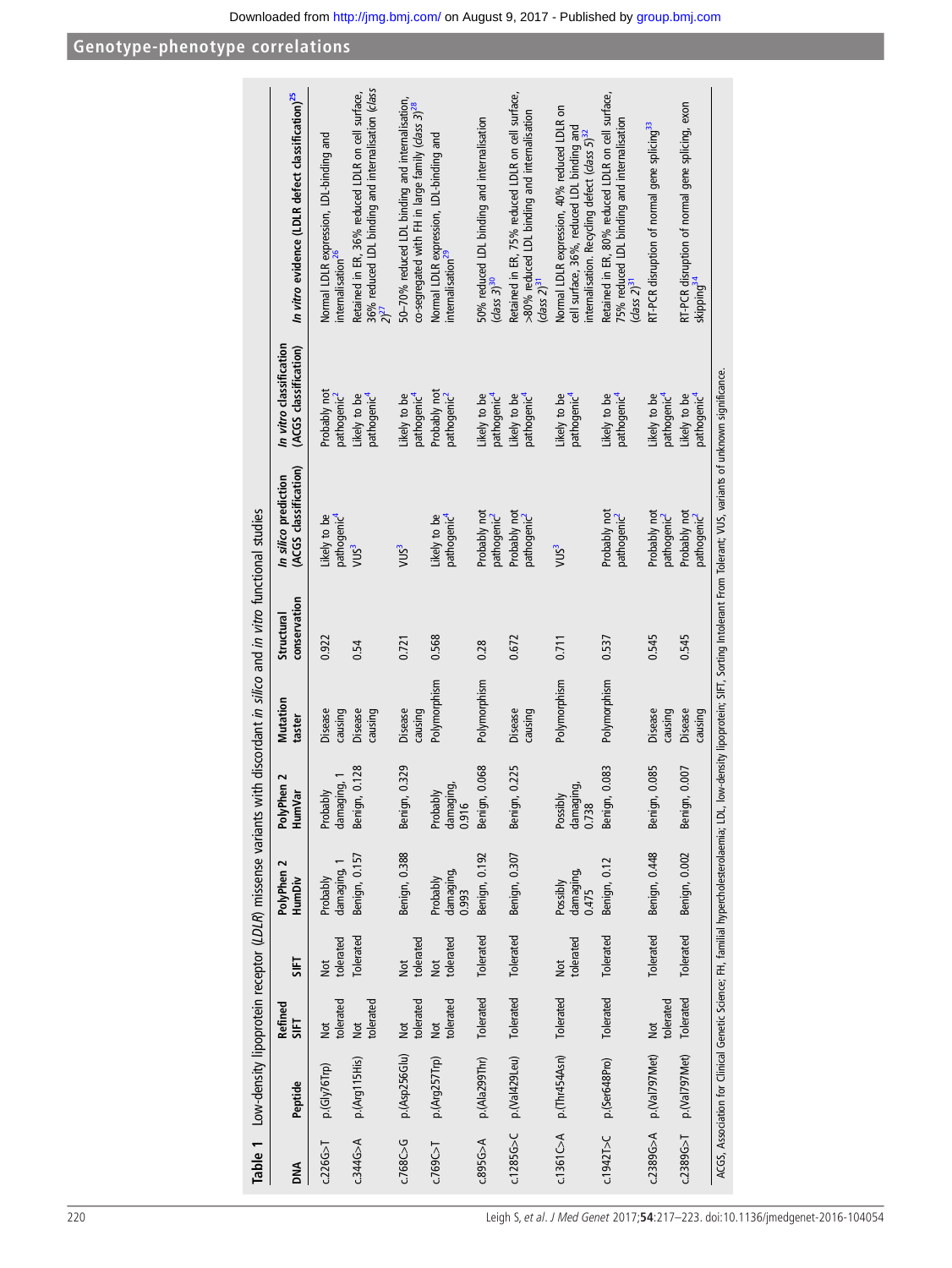### <span id="page-4-0"></span>**Table 2** Low-density lipoprotein receptor intronic variants affecting residues  $> \pm 1$  or 2

| Intron | Variant                      | Pathogenicity<br>classification           | In vitro evidence                                                                                                                                                                                                                                               | <b>Mechanism</b>                                                           |
|--------|------------------------------|-------------------------------------------|-----------------------------------------------------------------------------------------------------------------------------------------------------------------------------------------------------------------------------------------------------------------|----------------------------------------------------------------------------|
| 2      | c.190+2_190+3dup             | Clearly pathogenic <sup>5</sup>           | cDNA sequencing revealed use of novel splice donor site (GT) at c.190<br>+3_190+4, resulting in inclusion 2 bp from 5' end of intron 2, a frame<br>shift and premature truncation of the peptide-p.(Leu64Cysfs*143). <sup>35</sup>                              | Use of novel splice site                                                   |
| 3      | $c.313+2dup$                 | Likely to be<br>pathogenic <sup>4</sup>   | RT-PCR sequencing revealed skipping of exon 3, resulting in an in-frame<br>deletion-p.(Leu64 Pro105delinsSer). <sup>30</sup>                                                                                                                                    | Inactivation of wild-type<br>splice site                                   |
| 3      | $c.313 + 5G > A$             | Likely to be<br>pathogenic <sup>4</sup>   | cDNA sequencing revealed skipping of exon 3, resulting in an in-frame<br>deletion-p.(Leu64_Pro105delinsSer). <sup>36</sup>                                                                                                                                      | Inactivation of wild-type<br>splice site                                   |
| 3      | $c.313+6T > C$               | Likely to be<br>pathogenic <sup>4</sup>   | cDNA sequencing revealed skipping of exon 3, resulting in an in-frame<br>deletion-p.(Leu64_Pro105delinsSer). <sup>34</sup>                                                                                                                                      | Inactivation of wild-type<br>splice site                                   |
| 6      | $c.941 - 12G > A$            | Likely to be<br>pathogenic <sup>4</sup>   | RT-PCR sequencing revealed abnormal splicing of intron 6 (no further<br>information provided by authors). $37$                                                                                                                                                  | Unknown                                                                    |
| 7      | $c.1061 - 8T > C$            | Clearly not<br>pathogenic <sup>1</sup>    | RT-PCR sequencing reveals normal splicing of intron $7^{34}$                                                                                                                                                                                                    | Normal splicing                                                            |
| 8      | c.1186+5G $> A$              | Clearly pathogenic <sup>5</sup>           | RT-PCR sequencing revealed inclusion of intron 8, resulting in a frame<br>shift and premature truncation of the peptide-p. (Gly396fs*26). <sup>30</sup>                                                                                                         | Use of novel splice site                                                   |
| 8      | $c.1187 - 10G > A$           | Clearly pathogenic <sup>5</sup>           | cDNA sequencing reveals creation of novel acceptor site resulting in<br>inclusion of 8 bp (ACCCCCAG) from 3' end of intron 8, a frame shift and<br>premature truncation of the peptide-p.(Gly396Aspfs*20). <sup>38</sup>                                        | Use of novel splice site                                                   |
| 9      | c.1359-31_1359-23delinsCGGCT | Clearly pathogenic <sup>5</sup>           | mRNA sequencing revealed retention of intron 9 and evidence that two<br>additional transcripts are produced using cryptic splice sites in exon 10.<br>Due to removal of the invariant A at consensus splicing branch site in<br>intron $9.39$                   | Use of novel splice sites                                                  |
| 9      | c.1359-5C $>$ G              | Clearly pathogenic <sup>5</sup>           | mRNA sequencing revealed retention of intron 9, resulting in a frame shift<br>and premature truncation of the peptide-p.(Ser453Argfs*1). <sup>34</sup>                                                                                                          | Inactivation of wild-type<br>splice site                                   |
| 10     | $c.1586 + 5G > A$            | Likely to be<br>pathogenic <sup>4</sup>   | RT-PCR sequencing revealed alternate splicing resulting in two abnormal<br>mRNAs: (a) skipping of exon 10 and (b) inclusion of 22 novel amino acids<br>from the activation of a cryptic splice site. <sup>40</sup>                                              | Inactivation of wild-type<br>splice site and use of cryptic<br>splice site |
| 12     | $c.1845 + 11C > G$           | Likely to be<br>pathogenic <sup>4</sup>   | RT-PCR revealed that approximately half the transcripts use the novel<br>splice site, resulting in inclusion of 11 bp from 5' end of intron 12 into<br>the transcript, a frame shift and premature truncation of the peptide-p.<br>(Glu615fs*53). <sup>41</sup> | Normal splicing and use of<br>novel splice site                            |
| 14     | $c.2140 + 5G > A$            | Unlikely to be<br>pathogenic <sup>2</sup> | RT-PCR sequencing reveals normal splicing of intron 14. <sup>34</sup>                                                                                                                                                                                           | Normal splicing                                                            |
| 14     | $c.2140 + 86C > G$           | Likely to be<br>pathogenic <sup>4</sup>   | RT-PCR sequencing revealed creation of a novel splice donor site,<br>resulting in inclusion of 81 bp from 5' end of intron 14 and a 27aa<br>insertion into peptide p.(Thr713_Glu714ins27). Resulting peptide fails to<br>leave the ER. $42$                     | Use of novel splice site                                                   |
| 15     | $c.2312 - 3C > A$            | Likely to be<br>pathogenic <sup>4</sup>   | cDNA sequencing reveals skipping of exon 16, predicted to result in an<br>in-frame deletion-p.(Ala771_Ile796del). <sup>36</sup>                                                                                                                                 | Inactivation of wild-type<br>splice site                                   |

use of a novel splice site in intron  $14.42$  $14.42$  Thus, there is the potential for variants deep into the introns to be pathogenic, and as with the synonymous variants, some of these intronic variants may warrant further examination.

According to the ACGS guidelines, it is acceptable to predict that any variant that results in a premature termination of the peptide either as a result of a nonsense variant or a reading shift change and will be pathogenic. However, in rearrangements where this is not the case it is more difficult to make a prediction; clearly deletion of whole exons and functional domains would be likely to have deleterious effects. Although changes in the peptide secondary and tertiary structures may result from the addition or removal of small numbers of amino acids, their effect is difficult to predict; furthermore, very few in vitro functional studies have been published for such variants, probably because they would be technically difficult and costly to perform and also because the assumption may be made that these variants are likely to be pathogenic. As advances are made in *in vitro* functional assays,  $4^7$  it is hoped that more evidence will be provided to confirm or refute the pathogenicity of non-frame-shifting rearrangements.

Traditionally LDLR variants have been grouped into one of five classes based on their functional effects (class 1 Null, class 2 Transport defective, ie, retained in the ER, class 3 Binding defective, Class 4 Internalisation defective, Class 5 Recycling deficient).<sup>[25](#page-5-0)</sup> However, as more is understood about the different mechanisms that can impact on normal LDLR function, additional classes could usefully be added to this list. In 2001, Koivisto et  $al^{48}$  $al^{48}$  $al^{48}$  demonstrated that the cytoplasmic variant c.2531G>A, p.(Gly844Asp) interfered with the basolateral sorting of LDLR with the effect that the peptide was misstargeted to the apical surface of the cell, hence reducing the numbers of receptors on the basolateral surface that would be predicted to reduce LDL-C clearance in vivo. Recently, two in vitro functional studies on transmembrane variants have shown that  $c.2396T>G$ ,  $p.(Leu799Arg)$  and  $c.2413G>A$ ,  $p.$ (Gly805Arg) both result in secretion of variant LDLR peptide from the cell.<sup>[49 50](#page-6-0)</sup> It appears that c.2396T>G, p.(Leu799Arg) fails to anchor in the ER membrane, resulting in secretion of mature LDLR peptide, while c.2413G>A, p.(Gly805Arg) undergoes metalloproteinase cleavage, resulting in the secretion of the ectodomain of the variant peptide. Both of these variants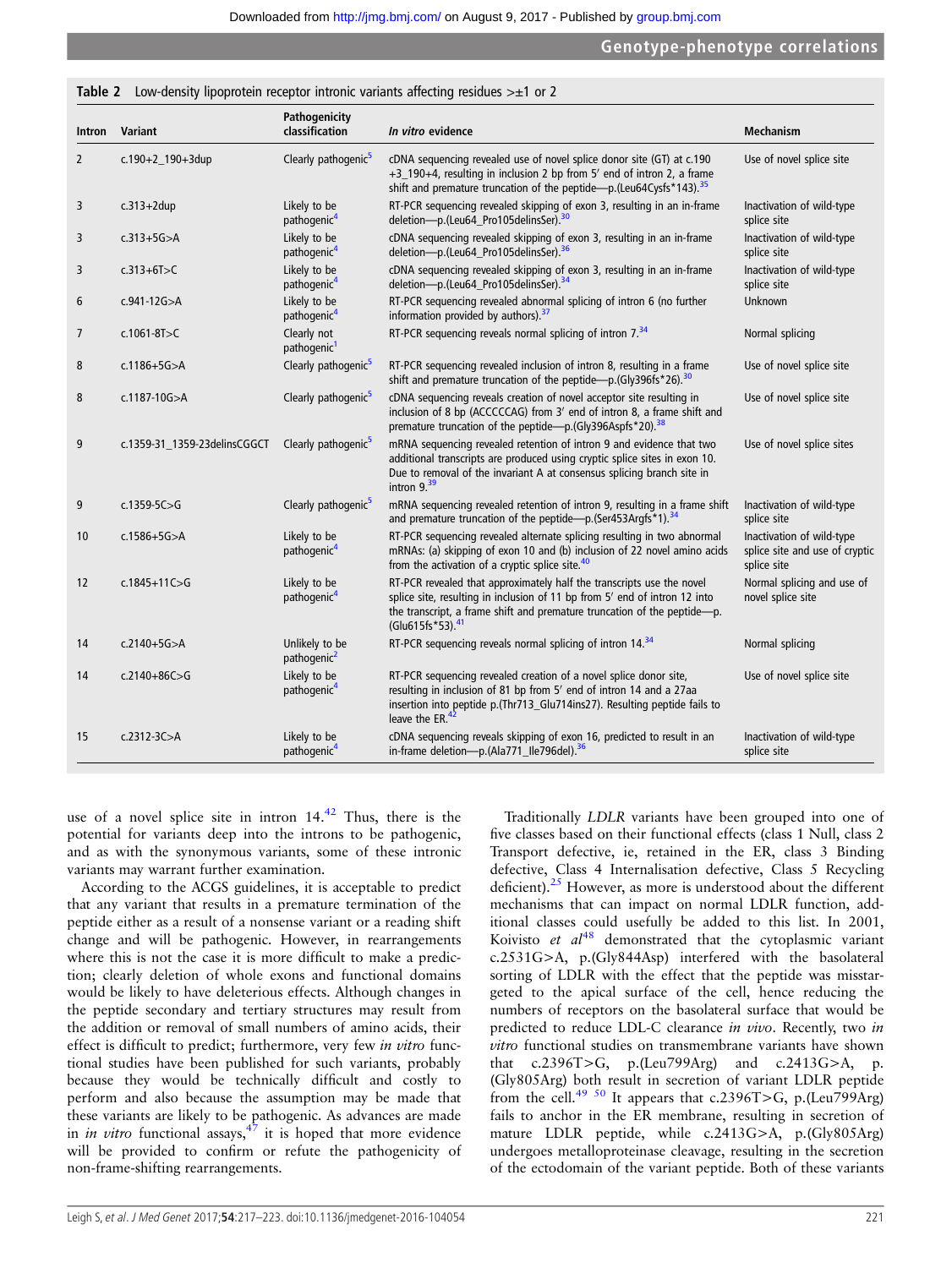<span id="page-5-0"></span>would thereby result in reducing the numbers of membranebound LDLR molecules for LDL-C clearance.

It is clearly of great importance to be able to assess whether variants identified in clinical settings or as incidental findings in genomics projects are pathogenic or not. Although 93%  $(n=1595)$  of *LDLR* variants in the current upgrade of the database have been assigned to an ACGS pathogenicity category, 7% (n=112) remain as VUS. It is hoped that as more information becomes available from in vitro functional studies, the development of additional *in silico* tools and from the various genomics studies, it will be possible to determine the pathogenicity of these variants; indeed, the classification of other variants may also change as our knowledge increases.

In conclusion, the LDLR database provides a valuable resource to the research and clinical communities. We would like to encourage the ethos of data sharing and open access to resources, and so we urge researchers and clinicians to submit their variant data to the database via a link on the homepage (<http://databases.lovd.nl/shared/genes/LDLR>). While every effort has been made to ensure the accuracy of the data in this database, we accept that errors may have occurred and so we would be grateful if you could please inform us of any that you find.

Contributors SL: principal in collation and analysis of variants, and of manuscript preparation; MF: collation and analysis of variants, contributor in manuscript preparation; RW: collation and analysis of variants; AT-B, MW: clinical contribution of novel variants and knowledge regarding significance of variants to patients; JTdD: responsible for formatting data to be loaded onto the LOVD platform and responsible for maintenance and development of this database platform; SEH: project lead, giving direct guidance, advice and support for the study and assistance in manuscript preparation.

Funding British Heart Foundation BHF PG08/008.

Competing interests SEH holds a chair funded by the British Heart Foundation, and SEH and RW are supported by the BHF (PG08/008) and by the National Institute for Health Research University College London Hospitals Biomedical Research Centre. MF is supported by the National Institute for Health Research University College London Hospitals Biomedical Research Centre.

Provenance and peer review Not commissioned; externally peer reviewed.

Open Access This is an Open Access article distributed in accordance with the Creative Commons Attribution Non Commercial (CC BY-NC 4.0) license, which permits others to distribute, remix, adapt, build upon this work non-commercially, and license their derivative works on different terms, provided the original work is properly cited and the use is non-commercial. See: [http://creativecommons.org/](http://creativecommons.org/licenses/by-nc/4.0/) [licenses/by-nc/4.0/](http://creativecommons.org/licenses/by-nc/4.0/)

## REFERENCES

- 1 Benn M, Watts GF, Tybjærg-Hansen A, Nordestgaard BG. Mutations causative of familial hypercholesterolaemia: screening of 98 098 individuals from the Copenhagen General Population Study estimated a prevalence of 1 in 217. [Eur Heart J](http://dx.doi.org/10.1093/eurheartj/ehw028) 2016;37:1384–94.
- 2 Lahtinen AM, Havulinna AS, Jula A, Salomaa V, Kontula K. Prevalence and clinical correlates of familial hypercholesterolemia founder mutations in the general population. [Atherosclerosis](http://dx.doi.org/10.1016/j.atherosclerosis.2014.11.015) 2015;238:64–9.
- 3 Marks D, Thorogood M, Farrer JM, Humphries SE. Census of clinics providing specialist lipid services in the United Kingdom. [J Public Health](http://dx.doi.org/10.1093/pubmed/fdh176) 2004;26:353-4.
- 4 Neil A, Cooper J, Betteridge J, Capps N, McDowell I, Durrington P, Seed M, Humphries SE. Reductions in all-cause, cancer, and coronary mortality in statin-treated patients with heterozygous familial hypercholesterolaemia: a prospective registry study. [Eur Heart J](http://dx.doi.org/10.1093/eurheartj/ehn422) 2008;29:2625-33.
- 5 Nordestgaard BG, Chapman MJ, Humphries SE, Ginsberg HN, Masana L, Descamps OS, Wiklund O, Hegele RA, Raal FJ, Defesche JC, Wiegman A, Santos RD, Watts GF, Parhofer KG, Hovingh GK, Kovanen PT, Boileau C, Averna M, Borén J, Bruckert E, Catapano AL, Kuivenhoven JA, Pajukanta P, Ray K, Stalenhoef AF, Stroes E, Taskinen MR, Tybjærg-Hansen A, European Atherosclerosis Society Consensus Panel. Familial hypercholesterolaemia is underdiagnosed and undertreated in the general population: guidance for clinicians to prevent coronary heart disease: consensus statement of the European Atherosclerosis Society. [Eur Heart J](http://dx.doi.org/10.1093/eurheartj/eht273) 2013;34:3478–90a.
- 6 Versmissen J, Oosterveer DM, Yazdanpanah M, Defesche JC, Basart DCG, Liem AH, Heeringa J, Witteman JC, Lansberg PJ, Kastelein JJ, Sijbrands EJ. Efficacy of statins in familial hypercholesterolaemia: a long term cohort study. **[BMJ](http://dx.doi.org/10.1136/bmj.a2423)** 2008;337:a2423.
- 7 Huijgen R, Hutten BA, Kindt I, Vissers MN, Kastelein JJP. Discriminative ability of LDL-cholesterol to identify patients with familial hypercholesterolemia: a cross-sectional study in 26,406 individuals tested for genetic FH. [Circ Cardiovasc](http://dx.doi.org/10.1161/CIRCGENETICS.111.962456) [Genet](http://dx.doi.org/10.1161/CIRCGENETICS.111.962456) 2012;5:354–9.
- 8 Wilson DJ, Gahan M, Haddad L, Heath K, Whittall RA, Williams RR, Humphries SE, Day IN. A World Wide Web site for low-density lipoprotein receptor gene mutations in familial hypercholesterolemia: sequence-based, tabular, and direct submission data handling. [Am J Cardiol](http://dx.doi.org/10.1016/S0002-9149(98)00215-X) 1998;81:1509–11.
- 9 Heath KE, Gahan M, Whittall RA, Humphries SE. Low-density lipoprotein receptor gene (LDLR) world-wide website in familial hypercholesterolaemia: Update, new features and mutation analysis. [Atherosclerosis](http://dx.doi.org/10.1016/S0021-9150(00)00647-X) 2001;154:243-6.
- Leigh SEA, Foster AH, Whittall RA, Hubbart CS, Humphries SE. Update and analysis of the university college London low density lipoprotein receptor familial hypercholesterolemia database. Ann Hum Genet 2008;72:485–98.
- 11 Usifo E, Leigh SEA, Whittall RA, Lench N, Taylor A, Yeats C, Orengo CA, Martin AC, Celli J, Humphries SE. Low-density lipoprotein receptor gene familial hypercholesterolemia variant database: update and pathological assessment. [Ann Hum Genet](http://dx.doi.org/10.1111/j.1469-1809.2012.00724.x) 2012;76:387–401.
- 12 Wallis Y, Payne S, McAnulty C, Bodmer D, Sistermans E, Robertson E, Moore D, Abbs S, Zandra Deans AD. Practice Guidelines for the Evaluation of Pathogenicity and the Reporting of Sequence Variants in Clinical Molecular Genetics. [http://www.](http://www.acgs.uk.com/media/774853/evaluation_and_reporting_of_sequence_variants_bpgs_june_2013_-_finalpdf.pdf) [acgs.uk.com/media/774853/evaluation\\_and\\_reporting\\_of\\_sequence\\_variants\\_bpgs\\_](http://www.acgs.uk.com/media/774853/evaluation_and_reporting_of_sequence_variants_bpgs_june_2013_-_finalpdf.pdf) [june\\_2013\\_-\\_](http://www.acgs.uk.com/media/774853/evaluation_and_reporting_of_sequence_variants_bpgs_june_2013_-_finalpdf.pdf)finalpdf.pdf (accessed Oct 2016).
- 13 Wildeman M, Van Ophuizen E, Den Dunnen JT, Taschner PEM. Improving sequence variant descriptions in mutation databases and literature using the mutalyzer sequence variation nomenclature checker. [Hum Mutat](http://dx.doi.org/10.1002/humu.20654) 2008;29:6-13.
- 14 Den Dunnen JT, Antonarakis E. Nomenclature for the description of human sequence variations. [Hum Genet](http://dx.doi.org/10.1007/s004390100505) 2001:109:121-4.
- 15 Fokkema IFAC, Taschner PEM, Schaafsma GCP, Celli J, Laros JFJ, den Dunnen JT. LOVD v.2.0: the next generation in gene variant databases. [Hum Mutat](http://dx.doi.org/10.1002/humu.21438) 2011;32:557–63.
- 16 Adzhubei IA, Schmidt S, Peshkin L, Ramensky VE, Gerasimova A, Bork P, Kondrashov AS SS. A method and server for predicting damaging missense mutations. [Nat Methods](http://dx.doi.org/10.1038/nmeth0410-248) 2010;7:248.
- 17 Kumar P, Henikoff S, Ng PC. Predicting the effects of coding non-synonymous variants on protein function using the SIFT algorithm. [Nat Protoc](http://dx.doi.org/10.1038/nprot.2009.86) 2009;4:1073-81.
- 18 Schwarz JM, Cooper DN, Schuelke M, Seelow D. MutationTaster2: mutation prediction for the deep-sequencing age. [Nat Methods](http://dx.doi.org/10.1038/nmeth.2890) 2014;11:361-2.
- 19 Reese MG, Eeckman FH, Kulp D, Haussler D. Improved splice site detection in Genie. [J Comput Biol](http://dx.doi.org/10.1089/cmb.1997.4.311) 1997;4:311–23.
- 20 Dogan RI, Getoor L, Wilbur WJ, Mount SM. SplicePort-An interactive splice-site analysis tool. [Nucleic Acids Res](http://dx.doi.org/10.1093/nar/gkm407) 2007;35(Suppl. 2):W285–91.
- 21 Khamis A, Palmen J, Lench N, Taylor A, Badmus E, Leigh S, Humphries SE. Functional analysis of four LDLR 5'UTR and promoter variants in patients with familial hypercholesterolaemia. [Eur J Hum Genet](http://dx.doi.org/10.1038/ejhg.2014.199) 2015;23:790-5.
- 22 Auton A, Brooks LD, Durbin RM, Garrison EP, Kang HM, Korbel JO, Marchini JL, McCarthy S, McVean GA, Abecasis GR, 1000 Genomes Project Consortium. A global reference for human genetic variation. [Nature](http://dx.doi.org/10.1038/nature15393) 2015;526:68-74.
- 23 Lek M, Karczewski KJ, Minikel EV, Samocha KE, Banks E, Fennell T, O'Donnell-Luria AH, Ware JS, Hill AJ, Cummings BB, Tukiainen T, Birnbaum DP, Kosmicki JA, Duncan LE, Estrada K, Zhao F, Zou J, Pierce-Hoffman E, Berghout J, Cooper DN, Deflaux N, DePristo M, Do R, Flannick J, Fromer M, Gauthier L, Goldstein J, Gupta N, Howrigan D, Kiezun A, Kurki MI, Moonshine AL, Natarajan P, Orozco L, Peloso GM, Poplin R, Rivas MA, Ruano-Rubio V, Rose SA, Ruderfer DM, Shakir K, Stenson PD, Stevens C, Thomas BP, Tiao G, Tusie-Luna MT, Weisburd B, Won HH, Yu D, Altshuler DM, Ardissino D, Boehnke M, Danesh J, Donnelly S, Elosua R, Florez JC, Gabriel SB, Getz G, Glatt SJ, Hultman CM, Kathiresan S, Laakso M, McCarroll S, McCarthy MI, McGovern D, McPherson R, Neale BM, Palotie A, Purcell SM, Saleheen D, Scharf JM, Sklar P, Sullivan PF, Tuomilehto J, Tsuang MT, Watkins HC, Wilson JG, Daly MJ, MacArthur DG. Exome Aggregation Consortium. Analysis of protein-coding genetic variation in 60,706 humans. [Nature](http://dx.doi.org/10.1038/nature19057) 2016;536:285-91.
- Futema M, Whittall RA, Kiley A, Steel LK, Cooper JA, Badmus E, Leigh SE, Karpe F, Neil HA, Simon Broome Register Group, Humphries SE. Analysis of the frequency and spectrum of mutations recognised to cause familial hypercholesterolaemia in routine clinical practice in a UK specialist hospital lipid clinic. [Atherosclerosis](http://dx.doi.org/10.1016/j.atherosclerosis.2013.04.011) 2013;229:161–8.
- 25 Hobbs HH, Brown MS, Goldstein JL. Molecular genetics of the LDL receptor gene in familial hypercholesterolemia. [Hum Mutat](http://dx.doi.org/10.1002/humu.1380010602) 1992;1:445-66.
- 26 Benito-Vicente A, Alves AC, Etxebarria A, Medeiros AM, Martin C, Bourbon M. The importance of an integrated analysis of clinical, molecular, and functional data for the genetic diagnosis of familial hypercholesterolemia. [Genet Med](http://dx.doi.org/10.1038/gim.2015.14) 2015;17:980-8.
- Chang JH, Pan JP, Tai DY, Huang A-C, Li P, Ho H-L, Hsieh HL, Chou SC, Lin WL, Lo E, Chang CY, Tseng J, Su MT, Lee-Chen GJ. Identification and characterization of LDL receptor gene mutations in hyperlipidemic Chinese. [J Lipid Res](http://dx.doi.org/10.1194/jlr.M200470-JLR200) 2003;44:1850–8.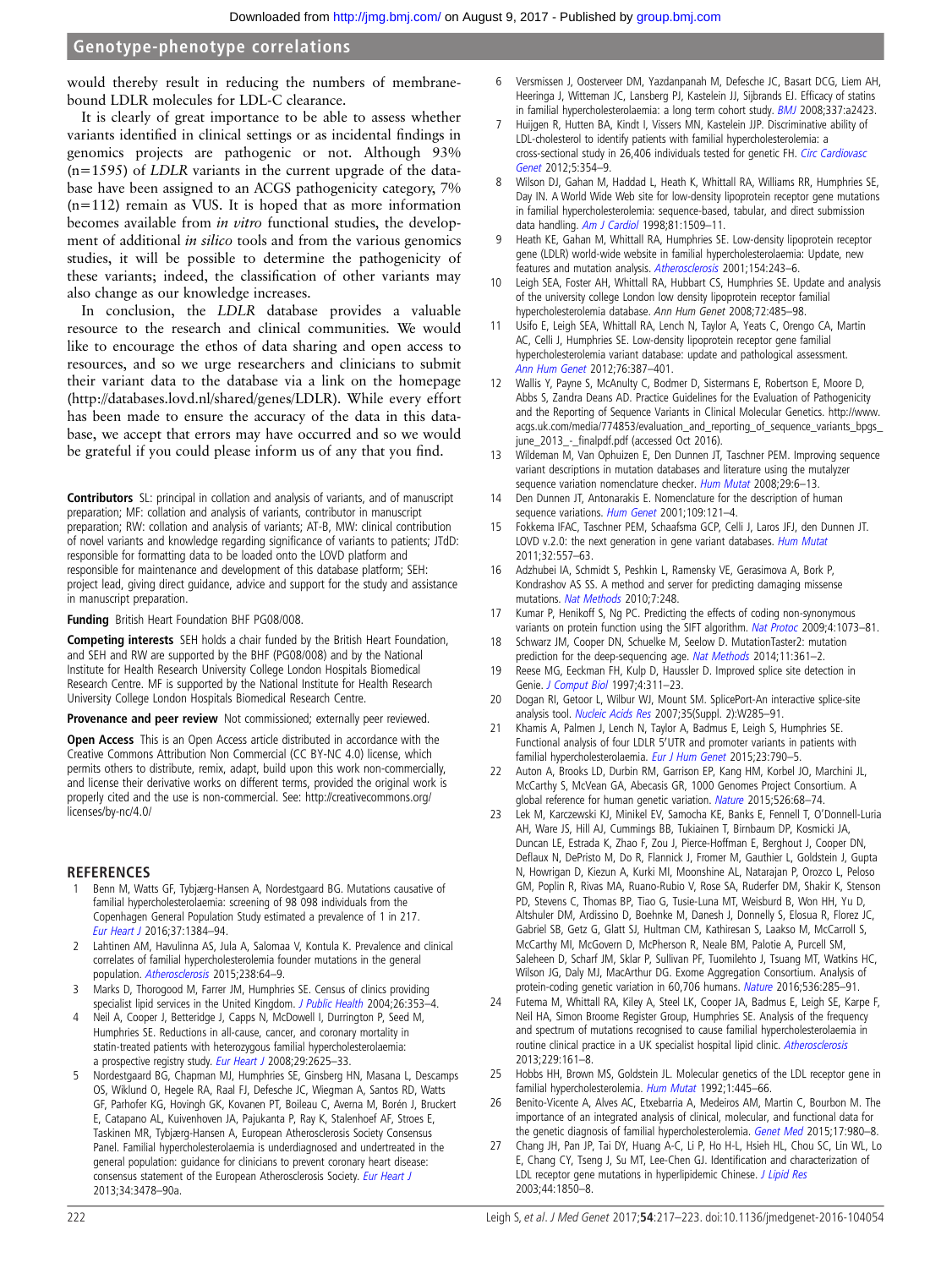- <span id="page-6-0"></span>28 Koivisto UM, Gylling H, Miettinen TA, Kontula K. Familial moderate hypercholesterolemia caused by Asp235—>Glu mutation of the LDL receptor gene and co-occurrence of a de novo deletion of the LDL receptor gene in the same family. [Arterioscler Thromb Vasc Biol](http://dx.doi.org/10.1161/01.ATV.17.7.1392) 1997;17:1392–9.
- 29 Etxebarria A, Benito-Vicente A, Stef M, Ostolaza H, Palacios L, Martin C. Activity-associated effect of LDL receptor missense variants located in the cysteine-rich repeats. [Atherosclerosis](http://dx.doi.org/10.1016/j.atherosclerosis.2014.12.026) 2015;238:304-12.
- 30 Etxebarria A, Palacios L, Stef M, Tejedor D, Uribe KB, Oleaga A, Irigoyen L, Torres B, Ostolaza H, Martin C. Functional characterization of splicing and ligand-binding domain variants in the LDL receptor. [Hum Mutat](http://dx.doi.org/10.1002/humu.21630) 2012;33:232–43.
- 31 Silva S, Alves AC, Patel D, Malhó R, Soutar AK, Bourbon M. In vitro functional characterization of missense mutations in the LDLR gene. [Atherosclerosis](http://dx.doi.org/10.1016/j.atherosclerosis.2012.08.017) 2012;225:128–34.
- 32 Etxebarria A, Benito-Vicente A, Palacios L, Stef M, Cenarro A, Civeira F, Ostolaza H, Martin C. Functional characterization and classification of frequent low-density lipoprotein receptor variants. [Hum Mutat](http://dx.doi.org/10.1002/humu.22721) 2015:36:129-41.
- 33 Mak YT, Pang CP, Tomlinson B, Zhang J, Chan Y, Mak WL, Masarei JR. Mutations in the low-density lipoprotein receptor gene in Chinese familial hypercholesterolemia patients. [Arterioscler Thromb Vasc Biol](http://dx.doi.org/10.1161/01.ATV.18.10.1600) 1998;18:1600–5.
- 34 Bourbon M, Duarte MA, Alves AC, Medeiros AM, Marques L, Soutar AK. Genetic diagnosis of familial hypercholesterolaemia: the importance of functional analysis of potential splice-site mutations. [J Med Genet](http://dx.doi.org/10.1136/jmg.2007.057000) 2009;46:352–7.
- 35 Medeiros AM, Alves AC, Francisco V, Bourbon M. Update of the Portuguese familial hypercholesterolaemia study. [Atherosclerosis](http://dx.doi.org/10.1016/j.atherosclerosis.2010.07.012) 2010;212:553-8.
- 36 Liguori R, Bianco AM, Argiriou A, Pauciullo P, Giannino A, Rubba P, De Simone V. LDL receptor cDNA sequence analysis in familial hypercholesterolemia patients: 5 novel mutations with high prevalence in families originating from southern Italy. [Hum Mutat](http://dx.doi.org/10.1002/humu.1122) 2001;17:433.
- 37 Marduel M, Carrié A, Sassolas A, Devillers M, Carreau V, Di Filippo M, Erlich D, Abifadel M, Marques-Pinheiro A, Munnich A, Junien C, French ADH Research Network, Boileau C, Varret M, Rabès JP. Molecular spectrum of autosomal dominant hypercholesterolemia in France. [Hum Mutat](http://dx.doi.org/10.1002/humu.21348) 2010;31:E1811–24.
- 38 Sun LY, Zhang YB, Jiang L, Wan N, Wu W-F, Pan X-D, Yu J, Zhang F, Wang L-Y. Identification of the gene defect responsible for severe hypercholesterolaemia using whole-exome sequencing. [Sci Rep](http://dx.doi.org/10.1038/srep11380) 2015;5:11380.
- 39 Webb JC, Patel DD, Shoulders CC, Knight BL, Soutar AK. Genetic variation at a splicing branch point in intron 9 of the low density lipoprotein (LDL)-receptor gene: a rare mutation that disrupts mRNA splicing in a patient with familial hypercholesterolaemia and a common polymorphism. [Hum Mol Genet](http://dx.doi.org/10.1093/hmg/5.9.1325) 1996;5:1325-31.
- 40 Jensen HK, Jensen LG, Holst HU, Andreasen PH, Hansen PS, Larsen ML, Kølvraa S, Bolund L, Gregersen N, Faergeman O. Normolipidemia and hypercholesterolemia in persons heterozygous for the same 1592+5GA splice site mutation in the low-density lipoprotein receptor gene. [Clin Genet](http://dx.doi.org/10.1034/j.1399-0004.1999.560506.x) 1999;56:379–89.
- 41 Graham CA, McIlhatton BP, Kirk CW, Beattie ED, Lyttle K, Hart P, Neely RD, Young IS, Nicholls DP. Genetic screening protocol for familial hypercholesterolemia which includes splicing defects gives an improved mutation detection rate. [Atherosclerosis](http://dx.doi.org/10.1016/j.atherosclerosis.2005.02.016) 2005;182:331–40.
- 42 Kulseth MA, Berge KE, Bogsrud MP, Leren TP. Analysis of LDLR mRNA in patients with familial hypercholesterolemia revealed a novel mutation in intron 14, which activates a cryptic splice site. [J Hum Genet](http://dx.doi.org/10.1038/jhg.2010.87) 2010;55:676-80.
- 43 Defesche JC, Schuurman EJM, Klaaijsen LN, Khoo KL, Wiegman A, Stalenhoef AFH. Silent exonic mutations in the low-density lipoprotein receptor gene that cause familial hypercholesterolemia by affecting mRNA splicing. [Clin Genet](http://dx.doi.org/10.1111/j.1399-0004.2008.00999.x) 2008;73:573–8.
- 44 Ho CKM, Musa FR, Bell C, Walker SW. LDLR gene synonymous mutation c.1813C>T results in mRNA splicing variation in a kindred with familial hypercholesterolaemia. [Ann Clin Biochem](http://dx.doi.org/10.1177/0004563215572702) 2015;52(Pt 6):680-4.
- 45 Bourbon M, Alves AC, Medeiros AM, Silva S, Soutar AK. Familial hypercholesterolaemia in Portugal. [Atherosclerosis](http://dx.doi.org/10.1016/j.atherosclerosis.2007.07.019) 2008;196:633-42.
- 46 Stephens RM, Schneider TD. Features of spliceosome evolution and function inferred from an analysis of the information at human splice sites. [J Mol Biol](http://dx.doi.org/10.1016/0022-2836(92)90320-J) 1992;228:1124–36.
- Di Taranto MD, D'Agostino MN, Fortunato G. Functional characterization of mutant genes associated with autosomal dominant familial hypercholesterolemia: integration and evolution of genetic diagnosis. [Nutr Metab Cardiovasc Dis](http://dx.doi.org/10.1016/j.numecd.2015.06.007) 2015;25:979–87.
- 48 Koivisto U-M, Hubbard AL, Mellman I. A novel cellular phenotype for familial hypercholesterolemia due to a defect in polarized targeting of LDL receptor. [Cell](http://dx.doi.org/10.1016/S0092-8674(01)00371-3) 2001;105:575–85.
- 49 Strøm TB, Tveten K, Laerdahl JK, Leren TP. Mutation G805R in the transmembrane domain of the LDL receptor gene causes familial hypercholesterolemia by inducing ectodomain cleavage of the LDL receptor in the endoplasmic reticulum. [FEBS Open](http://dx.doi.org/10.1016/j.fob.2014.03.007) [Biol](http://dx.doi.org/10.1016/j.fob.2014.03.007) 2014;4:321–7.
- 50 Strøm TB, Laerdahl JK, Leren TP. Mutation p.L799R in the LDLR, which affects the transmembrane domain of the LDLR, prevents membrane insertion and causes secretion of the mutant LDLR. [Hum Mol Genet](http://dx.doi.org/10.1093/hmg/ddv304) 2015;24: 5836–44.